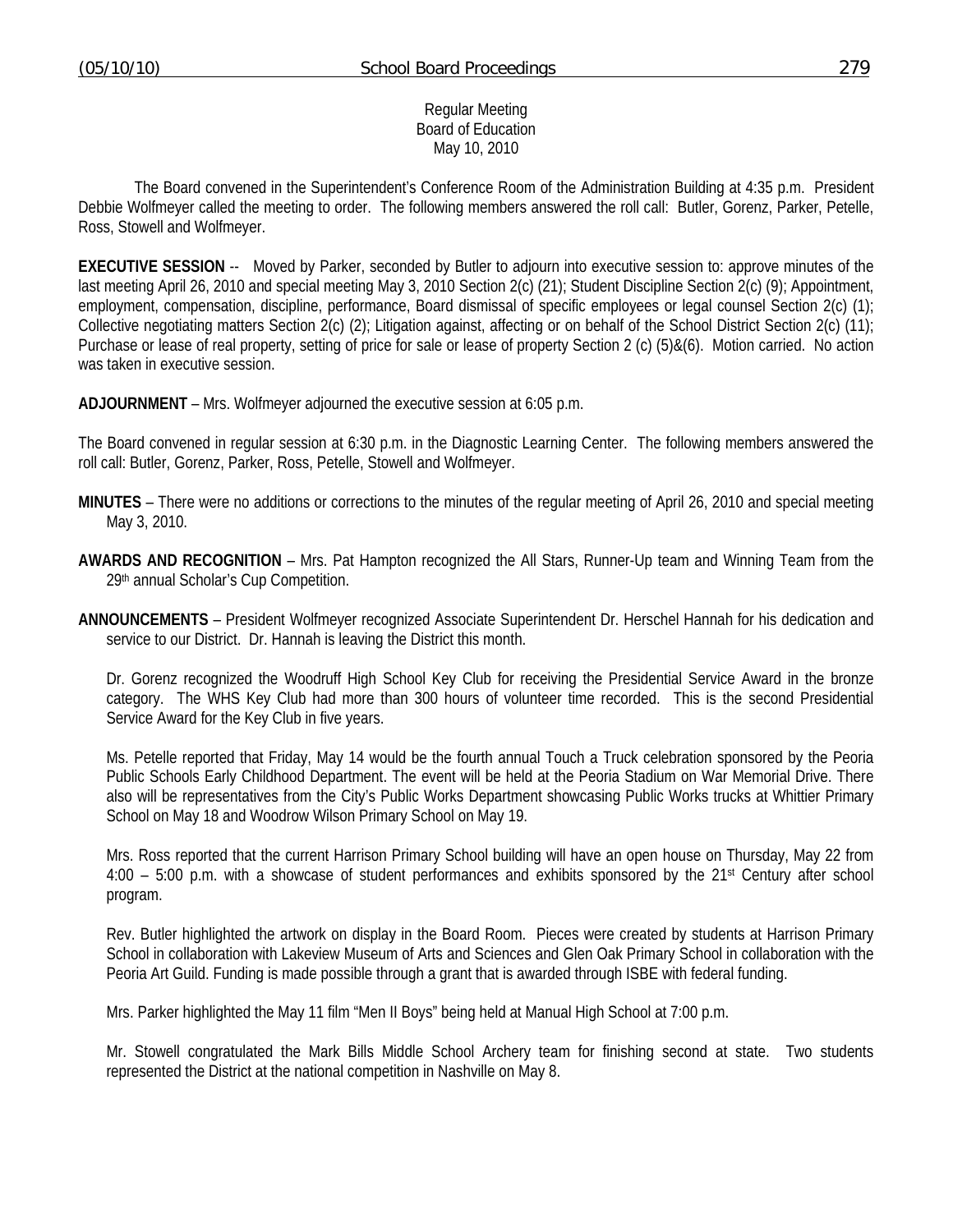**PRESENTATION BY AUDIENCE** – Savino Sierra, 1708 S. Stanley shared that he believes sex education teachers do not know what is happening in schools. Teachers should be teaching more etiquette and manners.

 Terry Knapp, 922 W. Wilshire Dr., stated his opposition to the Edison program, Johns Hopkins program and charter schools.

 Sharon Crews, 2215 W. Callender, stated that the district needs to: find a way to fund summer school for high school students, drop the Edison and Johns Hopkins programs and use the funding in other areas, plan for and implement an alternative school, improve programming at Manual High School so that they do not continue to lose ground, make sure that Peoria High School improvements are completed by the time school starts and move away from stifling public comments to make sure the public is not in the dark.

 Bob Darling, 230 E. High Point Rd., shared his concern regarding placement of teachers (150 jobs left and 250 teachers to fill them) and coverage from the Peoria Journal Star. He thanked Dr. Hannah for his service to the District.

 Andrew Jowers, challenged the community to present constructive, cost neutral and implementable programs that will lift, motivate and inspire central Illinois. He also feels that professional development should be be offered to all staff in District 150. He noted that bus drivers are the first staff that students see in their school day and they should strive for excellence.

 Janet Schwarz, 1125 E. Richwoods Blvd., spoke to the training for teachers that is needed when they participate in an inclusion program. She presented manuals that she is willing to share with staff.

 Charlie Thomas, 619 Forrest Lawn, shared his concern regarding discipline in schools. He feels that discipline issues are handled differently at different schools and would like to see consistency. He also shared his concern with the District middle school athletic program compared to the programs offered in other districts, the cost of the Edison and Johns Hopkins programs and the plans for use of Woodruff High School this summer.

 Dr. Gorenz stated that he wanted to set the record straight. – at the last Board meeting he did not say that millions of dollars were being spent to save \$1.7 million by closing Woodruff High School.

## **INFORMATION ITEMS – REPORTS FROM SUPERINTENDENT AND STAFF** –

- 1. GOAL 1 STUDENT ACHIEVEMENT
- 2. Goal 2 FISCAL RESPONSIBILITY PURCHASE ORDERS OVER \$2,500 Mrs. Schau presented this report for the Board's review. Questions were asked and answered regarding the report.
- 3. GOAL 3 QUALITY STAFF
- 4. GOAL 4 SAFE, CARING ENVIRONMENTS
- 5. GOAL 5 CULTURE OF CUSTOMER SERVICE **Report from the Building Committee on Certified Minority Biz**. Mr. Stowell reported that at the May 5, 2010 Building Committee meeting a presentation was given by Mr. Gabe JaJa on software to assist the District in recruiting minority businesses to bid on construction and professional procurement contracts. Annual subscription cost for the software is \$8,000 per year. Mr. JaJa reported that the City, County, Peoria Park District and CityLink all use the software. The software allows businesses qualified within a certain radius to receive information on what bids are available and hopefully that could mean lower bids. Mrs. Ross noted that for Federal construction projects there is a requirement to have minority participation and this software would allow us to stay in compliance. Mr. Stowell stated his concern with the financial state of the District and that this purchase would not have any affect on student achievement. Mr. Stowell asked that information on the company be placed in the Friday packet for Board members.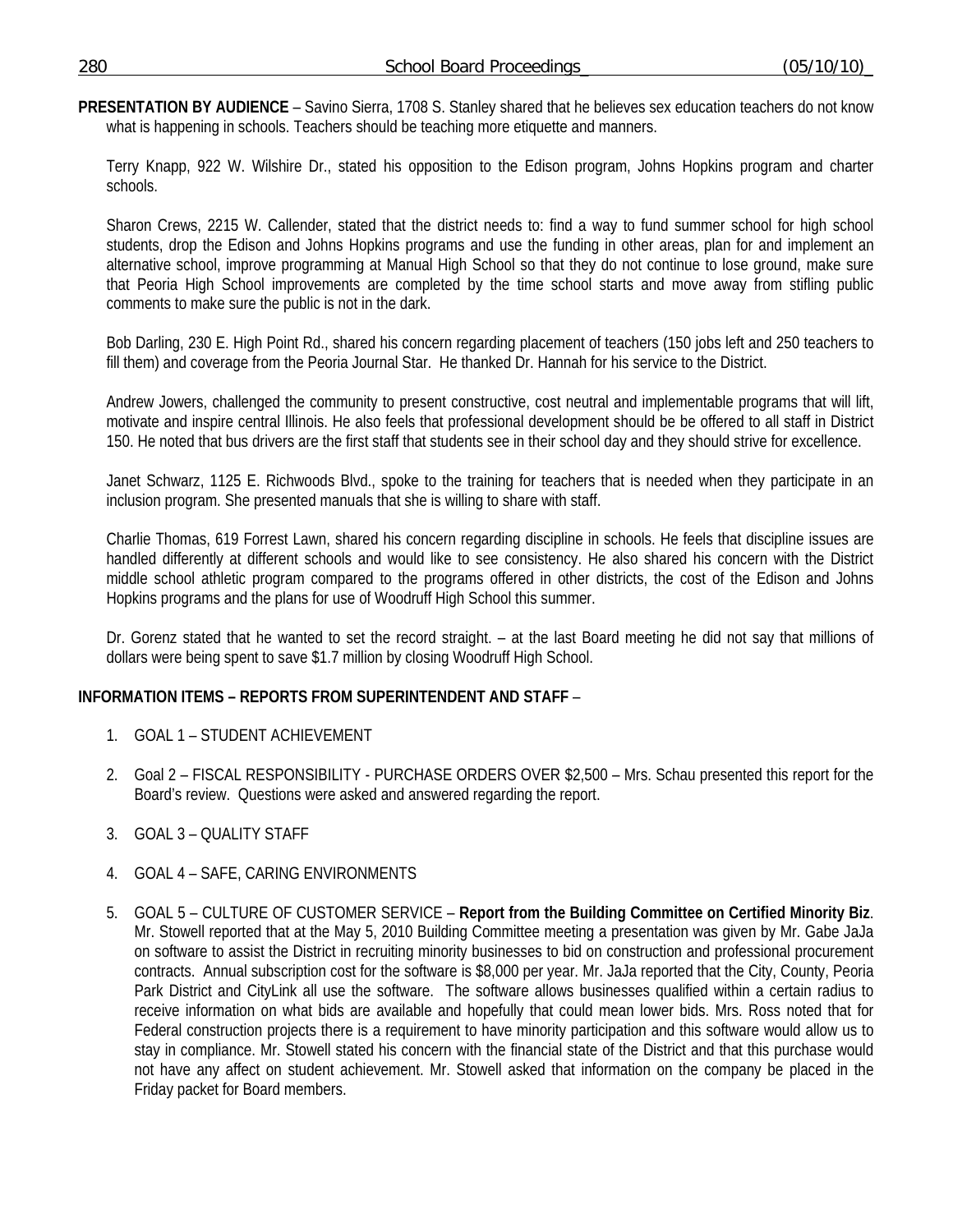**Report of Requests under the Freedom of Information Act and Status of Such Requests** – Dr. Lathan reported that since our last Board meeting report, we have received nine (9) new Freedom of Information Act requests. Of those new requests, five (5) were filled and four (4) are pending. Of the nine (9) pending requests noted on the April 26, 2010 report, one (1) is still in pending status and eight (8) were filled. We have received sixty-four (64) total requests for the calendar year.

# **CONSENT AGENDA –**

ADOPTION OF CONSENT CALENDAR -- Moved by Parker, seconded by Butler adoption of the consent calendar.

On roll call, 7 ayes. Motion carried.

GIFTS TO SCHOOL DISTRICT – Moved by Parker, seconded by Butler, that the following donations be accepted and letters of appreciation sent to the donors.

\$50.00 donated to the Developmental Center as a memorial to their daughter Brandi by Bob and Mary Akers

\$3,680.00 donated to R.A. Jamieson School as a memorial to their son Tyler by Scott and Cyndi Dawson

\$50.00 for field trips donated by Fritch Heating and Cooling to Peoria Alternative High School

\$100.00 for field trips donated by Joan Donahue to Peoria Alternative High School

\$30.00 to support end-of-year field trips donated by Mr. and Mrs. Scott Anderson to Washington Gifted School

On roll call, 7 ayes. Motion carried.

PAYMENT OF BILLS -- Moved by Parker, seconded by Butler approval of the payment of the following bills.

| FUND | <b>DESCRIPTION</b>                  | <b>BAL.SHEET</b> | <b>REV</b> | <b>EXPENSE</b> | TOTAL          |
|------|-------------------------------------|------------------|------------|----------------|----------------|
| 10   | EDUCATIONAL FUND                    | \$11,877.02      |            | \$765,901.92   | \$777,778.94   |
| 20   | <b>OPERATIONS, BLDG &amp; MAINT</b> |                  |            | \$226,738.31   | \$226,738.31   |
| 40   | <b>TRANSPORTATION</b>               |                  |            | \$41,915.63    | \$41,915.63    |
| 60   | CAPITAL PROJECTS                    |                  |            | \$61,194.95    | \$61,194.95    |
| 90   | CAPITAL IMPROVEMENTS                |                  |            | \$306,426.17   | \$306,426.17   |
| 95   | MID CENTRAL ASSOCIATION             |                  |            | \$0.00         | \$0.00         |
|      | PPS ADMIN OUTREACH                  |                  |            |                |                |
| 99   | PROG                                |                  |            | \$0.00         | \$0.00         |
|      |                                     |                  |            | \$1,402,176.98 | \$1,414,054.00 |

On roll call, 7 ayes. Motion carried.

HUMAN RESOURCE REPORT -- Moved by Parker, seconded by Butler approval of the following human resource report as presented by the administration.

| <b>Certified Personnel</b>                                   | <b>Effective Date</b> |
|--------------------------------------------------------------|-----------------------|
| <b>Appointments</b>                                          |                       |
| Administrators                                               |                       |
| Darling, Robert - Driver's Education & Athletics Facilitator | 07/01/10              |
| Duke, Diann - Principal / Valeska Hinton ECEC                | 07/01/10              |
| Plunkett, Michal - Principal / Lindbergh                     | 07/01/10              |
| <b>Summer School Teachers</b>                                |                       |
| Alvarez, Anna - Von Steuben                                  | 06/14/10              |
| Banister, Caitlin - Von Steuben                              | 06/14/10              |
| Barksdale, Mindy - Trewyn                                    | 06/14/10              |
|                                                              |                       |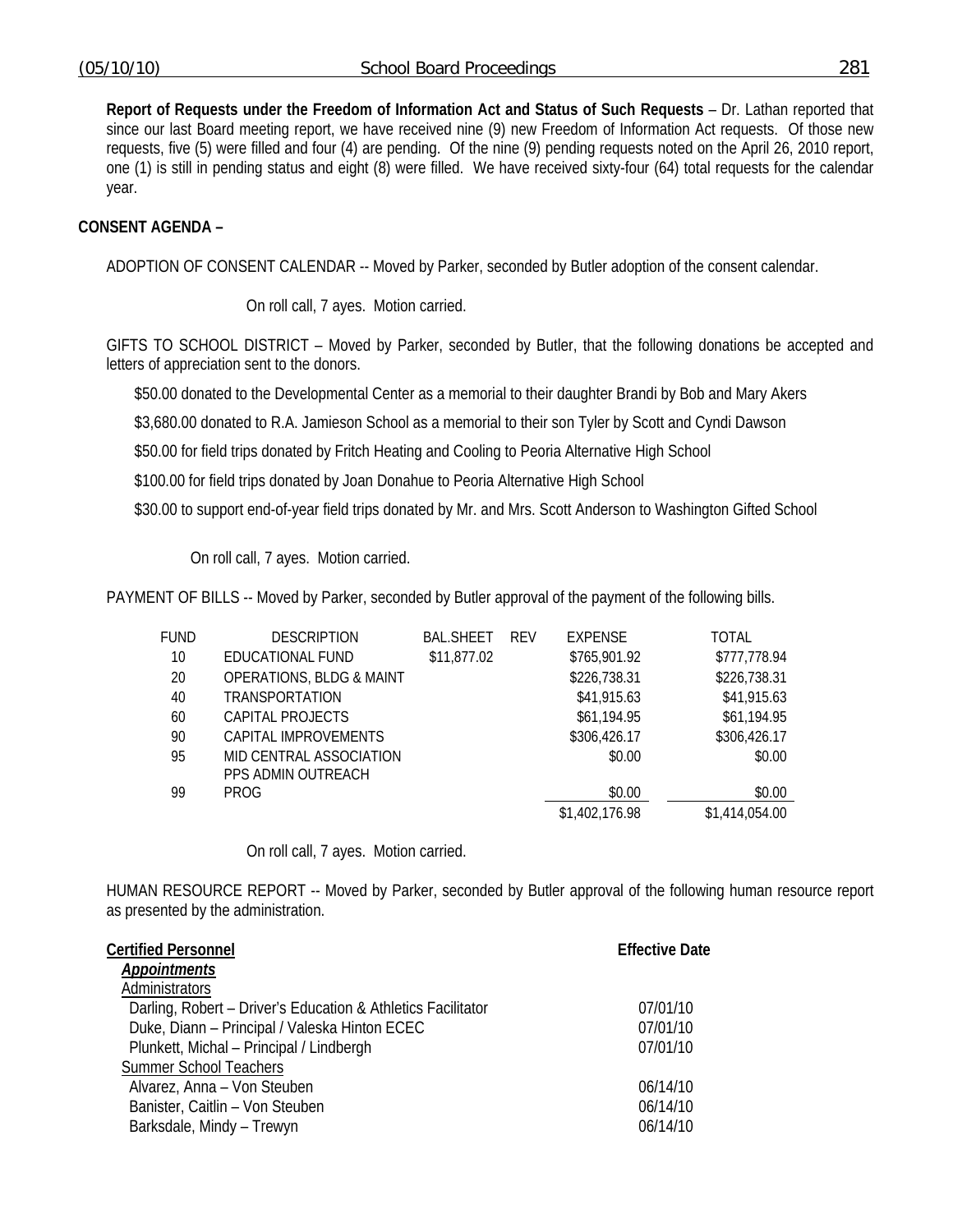| Dean, Andrea - Von Steuben                                           | 06/14/10 |
|----------------------------------------------------------------------|----------|
| Duncan, Jennifer - Trewyn                                            | 06/14/10 |
| Fehl, Jessica - Franklin Edison                                      | 06/14/10 |
| Fisher, Elaine - Franklin Edison                                     | 06/14/10 |
| Gibson, Brittany - Trewyn                                            | 06/14/10 |
| Hernandez, Maria - Von Steuben                                       | 06/14/10 |
| Johnson, Roshawn - Franklin Edison                                   | 06/14/10 |
| Karlson, Jennifer - Von Steuben                                      | 06/14/10 |
| Lohr, Eileen - Von Steuben                                           | 06/14/10 |
| McDermott, Christopher - Trewyn                                      | 06/14/10 |
| Peck, Amanda - Von Steuben                                           | 06/14/10 |
| Publes, Idaliza - Von Steuben                                        | 06/14/10 |
| Swardenski, Kristina - Trewyn                                        | 06/14/10 |
| Terry, Karen - Franklin Edison                                       | 06/14/10 |
| Thompson, Stephanie - Von Steuben                                    | 06/14/10 |
| Warner, Kelly - Franklin Edison                                      | 06/14/10 |
| <b>Summer School Teachers - Part Time</b>                            |          |
| Abron, Staci - Von Steuben / Current Sub                             | 06/14/10 |
| Brown, Heidi - Franklin Edison / Current Teacher                     | 06/14/10 |
| Harland, Hayley - Franklin Edison / Current Teacher                  | 06/14/10 |
| Hayward, Natalie - Von Steuben / Current Part-Time Teacher           | 06/14/10 |
|                                                                      |          |
| <b>Leaves of Absences</b>                                            |          |
| <u>Teachers</u>                                                      |          |
| Kellem, Dawn - Peoria County Juvenile Detention Center               |          |
| Unpaid Leave of Absence 2010-2011 School Year                        | 08/30/10 |
| Pelphrey, Stacy - Greeley / FMLA                                     |          |
| Remainder of 2010 School Year                                        | 04/21/10 |
| Shay, Mardona - Blaine Sumner / TRS Disability                       |          |
| Remainder 2009-2010 School Year                                      | 03/23/10 |
| <b>Retirements</b>                                                   |          |
| <u> Teacher – Full Time</u>                                          |          |
| Casterline, Mary - Peoria High / Special Education                   | 06/04/10 |
| Martin, Patricia - Peoria High / Librarian                           | 06/30/10 |
| <b>Temporary Positions Ended</b>                                     |          |
| <b>Counselor - Part Time</b>                                         |          |
| Egger, Nancy - Richwoods High                                        | 04/29/10 |
| Tutor - Part Time                                                    |          |
| Boucher, Sandra - Home Tutor                                         | 04/30/10 |
| Horsman, Lana - Garfield                                             | 04/29/10 |
| Maricle, Sarah - Manual High                                         | 04/29/10 |
| <b>Non-Certified Personnel</b>                                       |          |
| <b>Appointments</b>                                                  |          |
| Administrators                                                       |          |
| Budzban, Russell - Director of Buildings & Grounds                   | 05/11/10 |
| Mendoza, Anthony - Director of Transportation                        | 07/01/10 |
| McKenzie, Michael - Assistant Comptroller/Currently Internal Auditor | 07/01/10 |
| <b>Summer School</b>                                                 |          |
| Ware, Tracy - Von Steuben / Teacher Aide                             | 06/21/10 |
| Transportation                                                       |          |
| Robinson, Keyana - Driver                                            | 05/04/10 |
| Tutor - Part Time                                                    |          |
| Neal, Susie - Concordia Lutheran                                     | 05/11/10 |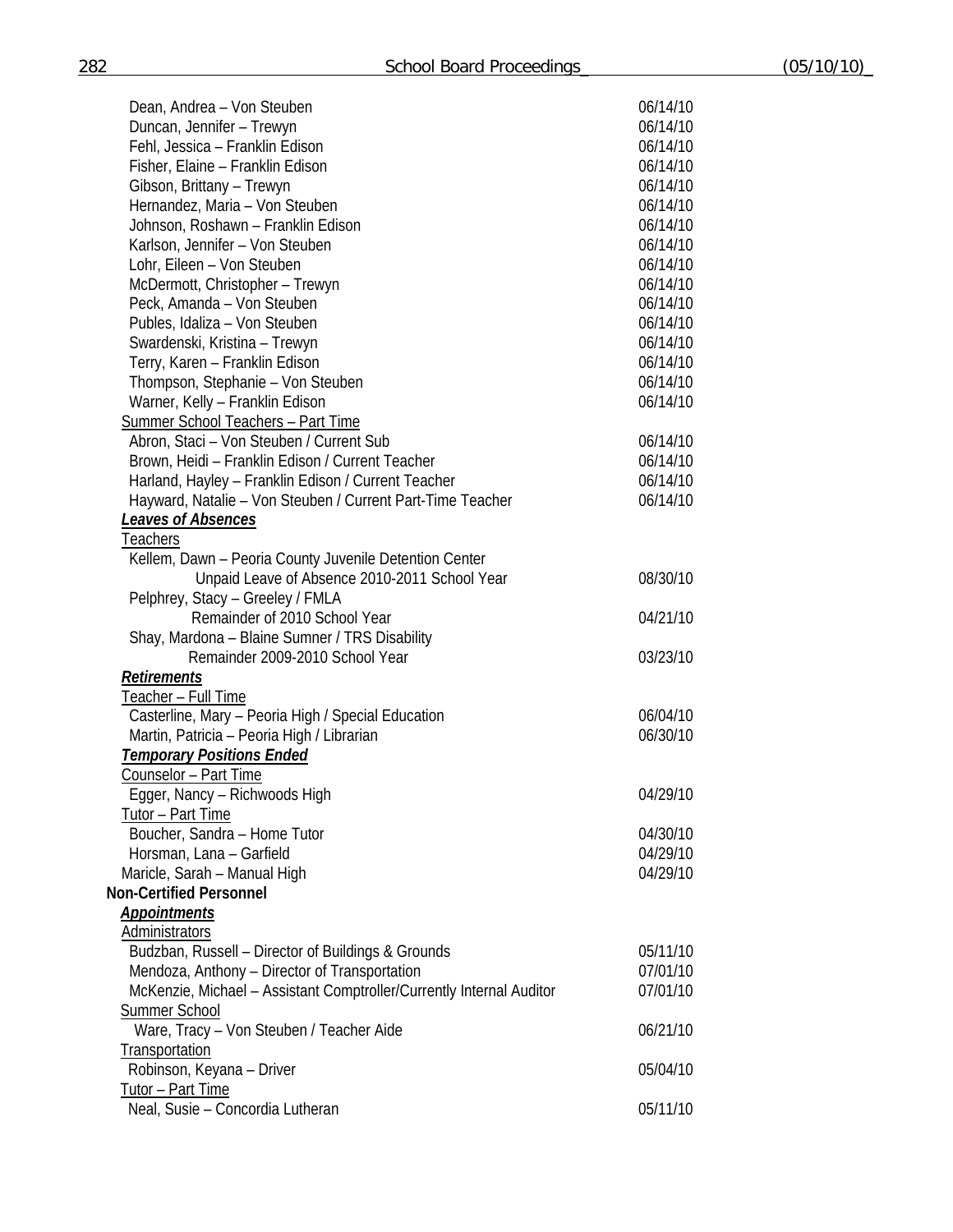| <b>Position Eliminated</b>                                            |          |
|-----------------------------------------------------------------------|----------|
| Clerical                                                              |          |
| Alexander, Jenell - Blaine Sumner                                     | 06/04/10 |
| <b>Resignations</b>                                                   |          |
| Clerical - Year Round                                                 |          |
| Peterson, Teresa - Human Resources / Other Employment                 | 06/04/10 |
| Interim Custodian - Full Time                                         |          |
| Suttle, Christopher - Buildings & Grounds / Other Employment 05/03/10 |          |
| <b>Teacher Aides</b>                                                  |          |
| Craig, Mark - Glen Oak / Other Employment                             | 06/30/10 |
| Hammer, Benjamin - Woodruff / No Reason Given                         | 05/07/10 |
| Miscellaneous                                                         |          |
| Murphy, Amy - Keys Tester / Temporary Position                        | 04/27/10 |
| <b>Retirements</b>                                                    |          |
| <b>Clerical Year Round</b>                                            |          |
| Gobert, Carol - Blaine Sumner/Administrative Record Clerk             | 12/31/10 |
| Knollenberg, Barbara - Administration/Administrative Record Clerk     | 05/31/11 |
| Maintenance - Full Time                                               |          |
| Wilson, Daniel - Buildings & Grounds                                  | 12/31/10 |
| Teachers Aide - Full Time                                             |          |
| Dudley, Diana - Sterling                                              | 05/27/11 |
| <b>Terminations</b>                                                   |          |
| Cafeteria                                                             |          |
| Rathbun, Betty - Job Abandonment                                      | 04/28/10 |
| <b>Certified Substitutes</b>                                          |          |
| <b>Resignations</b>                                                   |          |
| <b>Teachers</b>                                                       |          |
| Chavez, Amy - Other Employment                                        | 05/12/10 |
| Cioni, Nicholas - Other Employment                                    | 04/26/10 |
| Maughan, Heather - Other Employment                                   | 04/26/10 |
| <b>Terminations</b>                                                   |          |
| <b>Teachers</b>                                                       |          |
| Kelley, Elizabeth - Reliability Concerns                              | 05/04/10 |
| <b>Non-Certified Substitutes</b>                                      |          |
| <b>Resignations</b>                                                   |          |
| Job Coaches                                                           |          |
| Lee, Gwendolyn - Relocating                                           | 05/07/10 |
| <b>Behavioral Attendants</b>                                          |          |
| Broussard, Sonya - No Longer Available                                | 04/23/10 |
| Smith, Karen - Other Employment                                       | 05/05/10 |

On roll call, 7 ayes. Motion carried.

TRAVEL REQUESTS - Moved by Parker, seconded by Butler approval of the travel requests as presented by the administration. (Copy is on file in the board secretary's office.)

On roll call, 7 ayes. Motion carried.

**APPROVAL OF CONTRACT WITH CEC FOR PROFESSIONAL DEVELOPMENT** – Moved by Parker, seconded by Butler that the Board of Education approve the contract between the Consortium for Education Change (CEC) and Trewyn Middle School.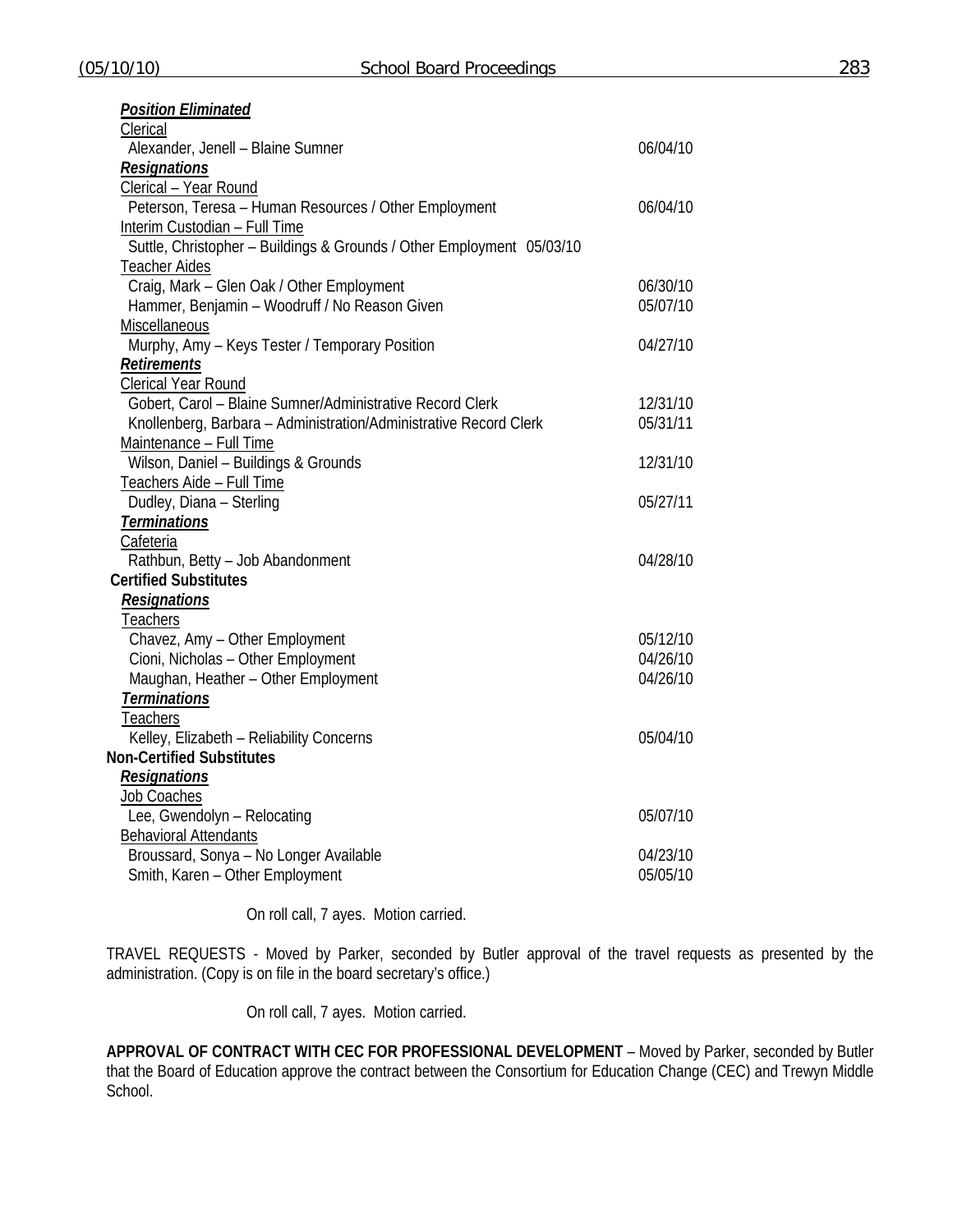Mrs. Ross asked that an assessment be made of the services. Trewyn Principal Mr. Thomas reported that there was a monitoring visit to the school and they did say that the school is doing what they should. Dr. Gorenz agreed with Mrs. Ross and noted that the Board should look at having a policy regarding using outside resources that would require a measure for success be incorporated and before the contract is renegotiated the District would make sure that the targets had been met.

On roll call, 7 ayes. Motion carried.

# **DELIBERATION AGENDA** -

Expulsions – Moved by Petelle, seconded by Butler that the Expulsions listed on the report dated May 10, 2010 be approved as presented.

> On roll call, 6 ayes. Butler, Gorenz Parker, Petelle, Stowell, Wolfmeyer, 1 nay. Ross. Motion carried.

Revocation of Board Probation – Moved by Petelle, seconded by Butler that the Expulsions listed on the Revocation of Board Probation Report dated May 10, 2010 be approved as presented.

> On roll call, 6 ayes. Butler, Gorenz , Parker, Petelle, Stowell, Wolfmeyer, Gorenz 1 nay. Ross. Motion carried.

**CHANGE TO BOARD POLICY** – That the first reading be waived and that this be the final reading of changes to Board Policy 2:20, Board of Education – Powers and Duties of the Board of Education, Board Policy 5:220, Professional Personnel, Substitute Teachers and Administrative Procedure for Policy 8:40 Community Relations – Spectator Conduct and Sportsmanship for Athletic and Extracurricular Events.

## *Policy 2:20 - Powers and Duties of the Board of Education*

The powers and duties of the Board of Education generally include:

- 1. Formulating, adopting, and modifying Board of Education policies, at its sole discretion, subject only to mandatory collective bargaining agreements and State and Federal law.
- 2. Employing a Superintendent and other personnel, making employment decisions including determining all compensation, dismissing personnel and reclassification of all employees.
- 3. Directing, through policy, the Superintendent, in his or her charge of the District's administration.
- 4. Approving the annual budget, tax levies, major expenditures, payment of obligations, annual audit, and other aspects of the District's financial operation.
- 5. Entering into contracts using the public bidding procedure when required.
- 6. Providing, constructing, controlling, supervising, and maintaining adequate physical facilities.
- 7. Approving the curriculum, textbooks, and educational services.
- 8. Evaluating the educational program and approving School Improvement and District Improvement Plans when they are required to be developed of revised.
- 9. Establishing and supporting student discipline policies designed to maintain an environment conducive to learning, including hearing individual student suspension or expulsion cases brought before it.
- 10. Establishing attendance units within the District and assigning students to the schools;
- 11. Establishing the school year.
- 12. Visiting and inspecting the District's schools.
- 13. Providing student transportation services.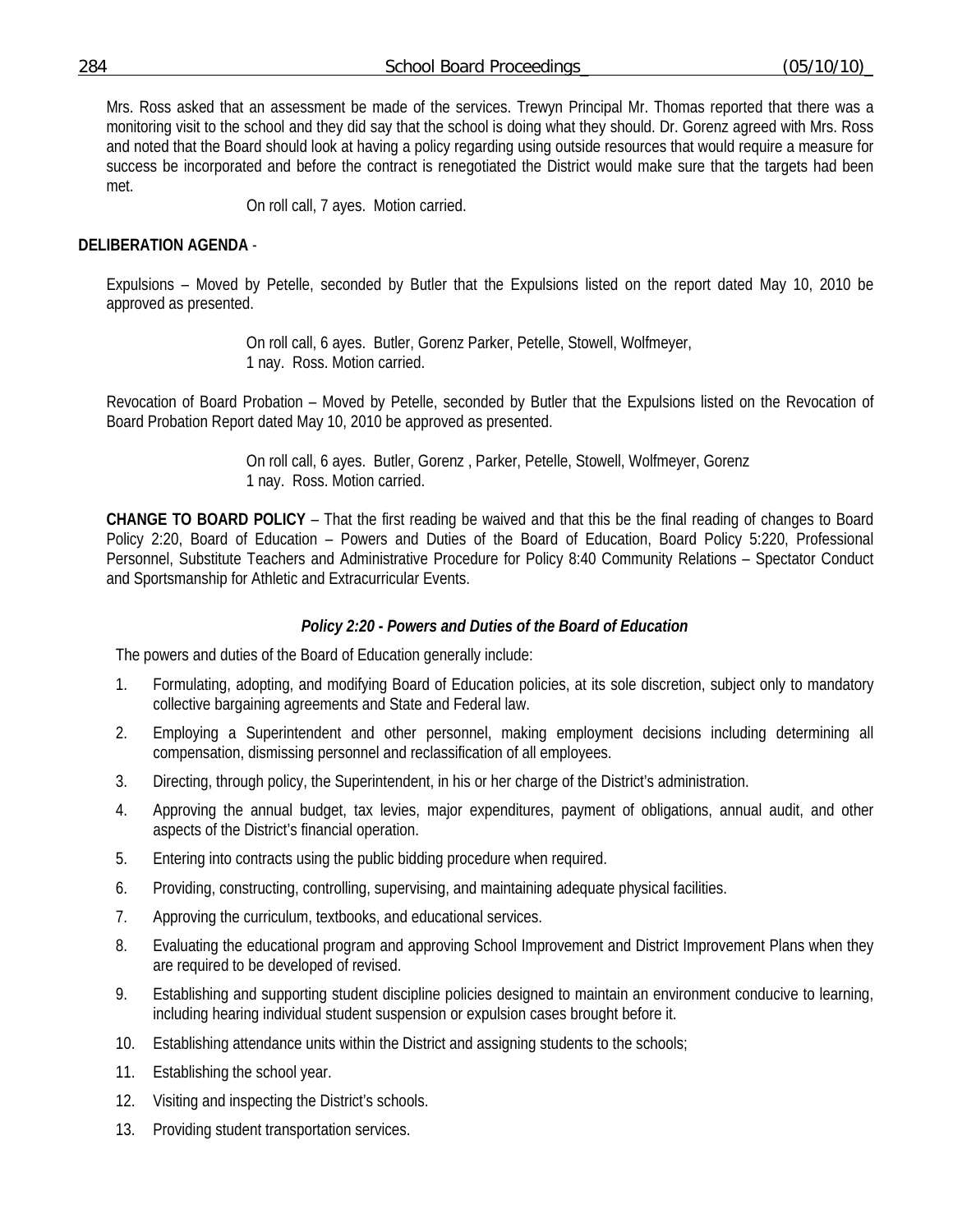- 14. Entering into joint agreements with other School Boards to establish cooperative educational programs or provide educational facilities.
- 15. Complying with requirements in the Abused and Neglected Child Reporting Act. Specifically, each individual School Board member must, if an allegation is raised to the member during an open or closed School Board meeting that a student is an abused child as defined in the Act, direct or cause the School Board to direct the Superintendent or other equivalent school administrator to comply with the Act's requirements concerning the reporting of child abuse.
- 16. Communicating the schools' activities and operations to the community and representing the needs and desires of the community in educational matters.

LEGAL REF.: 105 ILCS 5/2-3.25d, 5/10-1 et seq. 5/17-1, and 5/17-1 115 ILCS 5/1 et seq 325 ILCS 5/4 CROSS REF.: 1:10 (School District Legal Status), 2:10 (School District Governance), 2:80 (Board Member Ethics), 2:240 (Board Policy Development), 5:90 (Abused and Neglected Child Reporting ADOPTED: July 18, 2005 REVISED: June 4, 2007 May 10, 2010

## **Policy 5:220 - Professional Personnel - Substitute Teachers**

The Superintendent may employ substitute teachers as necessary to replace teachers who are temporarily absent.

A substitute teacher must hold a valid teaching or substitute certificate. Substitute teachers with a substitute certificate may teach only when an appropriate, fully-certificated teacher is unavailable.

A substitute teacher may teach only for a period not to exceed 90 paid school days or 450 paid school hours in any one school district in any one school term. However, a teacher holding an early childhood, elementary, high school, or special certificate may substitute teach for a period not to exceed 120 paid school days or 600 paid school hours in any one school district in any one school term, unless the subject area is one where the Regional Superintendent has certified that a personnel shortage exists.

The Board of Education annually establishes a daily rate of pay for substitute teachers. No fringe benefits are given substitutes.

LEGAL REF.: 105 ILCS 5/21-9. *105ILCS5/16-118(b) 40ILCS5/16-150.1 as amended by P.A. 95-910*  23 Ill. Admin. Code § 1.790. ADOPTED: July 18, 2005 REVISED: May 10, 2010

#### **Administrative Procedure for Policy 8:40**

#### *Community Relations -* **Spectator Conduct and Sportsmanship for Athletic and Extracurricular Events**

Reasonable rules of conduct and sportsmanship for athletic and extracurricular school events are necessary for the orderly operation of athletic and extracurricular school programs. Any spectator, whether a student or non-student, who violates the rules of conduct established by the Administration to attend athletic or extracurricular school programs, may be denied admission to school events for not more than one (1) year, provided that a written ten-day notice of the violation is given to such person and a hearing offered thereon pursuant to Administrative Procedures for student suspension appeals. Prior to a hearing a principal may suspend the right of any spectator who violates the rules of conduct established by the Administration for a period of up to fourteen calendar days after discussing the reasons for such suspension with the person and allowing the person an opportunity to rebut such reasons. Any certificated employee or security agent of any school may sign complaints as agents of the School District against any persons who are alleged to have violated the rules of conduct at any school sponsored event.